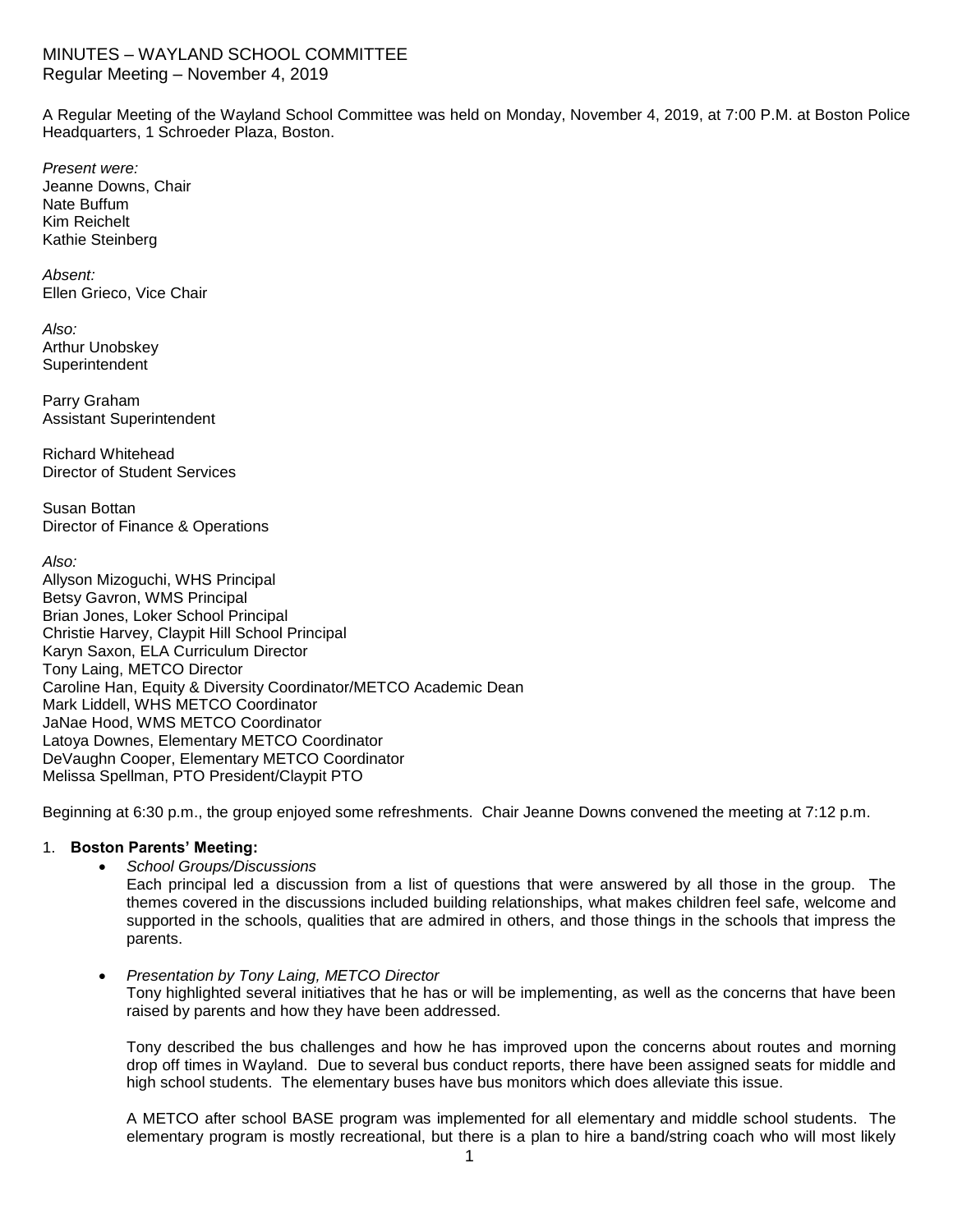start in January. Two academic coaches are available for the middle school students while at BASE.

Tony emphasized the importance of a METCO Parent Directory that has been distributed to all those families who expressed their willingness to participate. This will allow families to communicate with others for various reasons. The back-to-school family orientation program has been revised; he explained. Tony's goal is to meet with every single Boston parent/family and urged those who have not set up a meeting to do so. He also emphasized that the Boston Parent Council will need new volunteers at the end of this school year and urged parents to think about serving on the council.

The Martin Luther King Program and Celebration will be held on Monday, January 20, 2020, at the ABCD Thelma D. Burns Building, 575 Warren Street, Dorchester. The accomplishments of the students will be celebrated, as well as having a keynote speaker. Tony described the program that is planned. There will be a Boston family meeting in December, but the location has yet to be secured.

Tony introduced DeVaughn Cooper as the second elementary coordinator who will support the students at Happy Hollow and Loker schools. He is a Wayland alumna of the class of 2010. Also introduced was Caroline Han, the academic dean for METCO students and the district-wide diversity and equity coordinator.

Tony answered questions from parents that included homework support for elementary BASE students, the possible resurgence of the STEM program, the status of Water Warriors, the structure of middle school BASE, and the change in venue for the MLK dinner.

*Presentation by Caroline Han:*

Caroline touched upon her professional background, her professional achievements, and that of her personal life. Her goal is to promote equity in the schools so that every Wayland student achieves their full academic potential. Caroline described how she is working toward this goal each day by visiting classrooms to observe, to read stories, etc. She has joined the Affinity Groups at the elementary schools, she has weekly lunch discussions with middle school students, she checks in with high school students in the Diversity Room and CIGS classes, and will soon work with ninth graders in the Rising Scholars Program.

Another goal is to offer and expose teachers to new professional development opportunities, and she is working with Parry Graham to facilitate focus groups for the purpose of hiring more staff of color.

*Public Comment:*

There were no public comments.

### 2. **School Committee Meeting:**

(a) Financial Matters:

 *Review Prioritization, and Possible Vote to Approve FY2021 Capital Budget and Memo to Finance Committee/Board of Selectmen:*

The School Committee reviewed the memo regarding its prioritization of capital projects. Projects totaling \$4.6M were identified as those projects that will have quantifiable risks if not done in a timely manner. It will be sent to the Finance Committee and Board of Selectmen prior to the Finance Committee's meeting on November 18. The School Committee also discussed attending the Finance Committee's meeting on November 18.

Susan informed the School Committee that two capital projects have been reprioritized: the middle school stage and the air conditioning at Claypit Hill School. However, there are eleven outstanding unfinished projects, and the Town Administrator has asked that the School Committee prioritize its top three moving forward. As a result, the memo will be amended and updated by Kathie, including a new revised chart. The total will be reduced to \$4.3M, a reduction of \$292,500. Before sending the memo to the Finance Committee, Jeanne will also review it.

 *Review and Possible Vote to Approve Invoices for the High School Athletic Project and Loker Windows and Doors Project:*

Jeanne informed the Committee that the Permanent Municipal Building Committee approved the invoices for payment. The invoices for the athletic fields and stadium project total \$944,588.08 from Heimlich Landscaping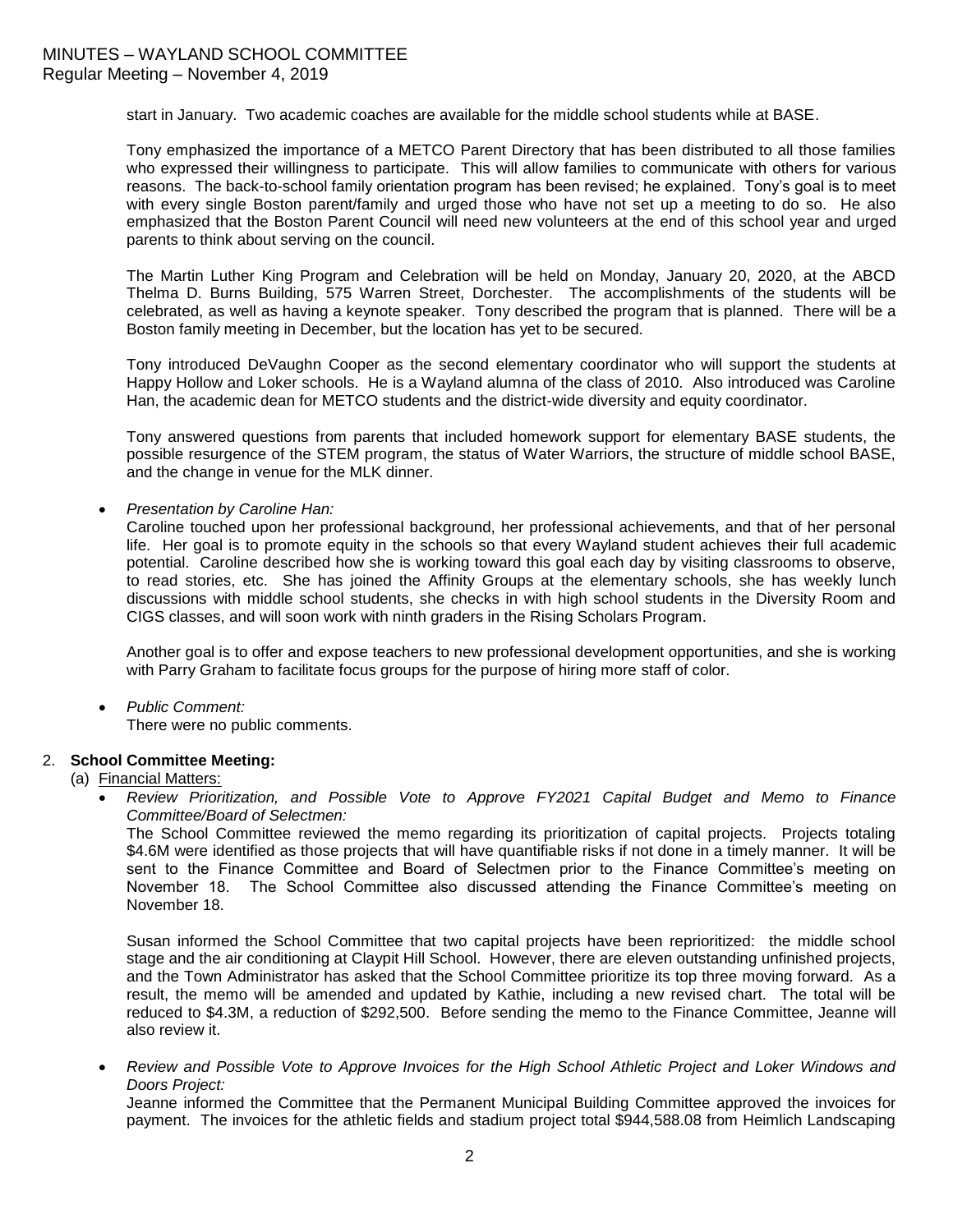& Construction, Tower Construction Corporation, Leftfield, and First Student. In addition, Colliers International submitted three invoices for the Loker windows and doors project totaling \$7,388.50. A question was asked about the timing of the payment of invoices for the Loker project.

Upon a motion duly made by Kathie Steinberg, seconded by Nate Buffum, the School Committee voted unanimously (4-0) to approve the invoices for the High School Athletic Project and the Loker Doors and Windows Project as outlined in the packet.

- *High School Athletic Complex Project Update:* The second top coat on the track may be delayed due to the temperature; however, it can be lined temporarily. A Planning Committee may be formed to plan a community grand opening of the complex on April 7.
- *Discuss Upcoming Bus Contract Strategy:* There was no update at this time.
- (b) Administrative/Procedural Matters:
	- *Diversity Training Update:* There was no update at this time.
	- *Review School Committee Meeting Calendar:* The School Committee reviewed its meeting calendar that shows two back-to-back December meetings and several January meetings. It was decided that a public budget forum will not take place on the date noted.
- (c) Consent Agenda:
	- Approval of Accounts Payables & Payroll Warrants:
		- Wayland Public Schools Accounts Payables Warrant, dated 11/4/2019, in the amount of \$286,409.00
		- Wayland Public Schools Accounts Payables Student Activities Warrant, dated 11/4/2019, in the amount of \$50,012.34
	- Approval of Minutes:
		- October 21, 2019

Upon a motion duly made by Kathie Steinberg, seconded by Kim Reichelt, the School Committee voted unanimously (4-0) to approve the Consent Agenda.

## 3. **Matters not Reasonably Anticipated by the Chair:**

Arthur will send the School Committee a draft of the newsletter that he and Ellen are working on that includes new bus routes beginning after Thanksgiving. Susan described the changes to the routes and the time that could be saved.

### 4. **Adjournment:**

Upon a motion duly made by Jeanne Downs, seconded by Kathie Steinberg, the School Committee voted unanimously (4-0) to adjourn at 9:46 p.m.

Respectfully submitted,

Arthur Unobskey, Clerk Wayland School Committee

*Observers:*

See attached.

### *Corresponding Documentation:*

- 1. Agenda & Backup Information
	- 2. METCO Presentation
	- 3. Invoices for the WHS Athletic Project & Loker Doors & Windows Project
	- 4. Spreadsheet re: Voted Capital Projects FY20 to FY25